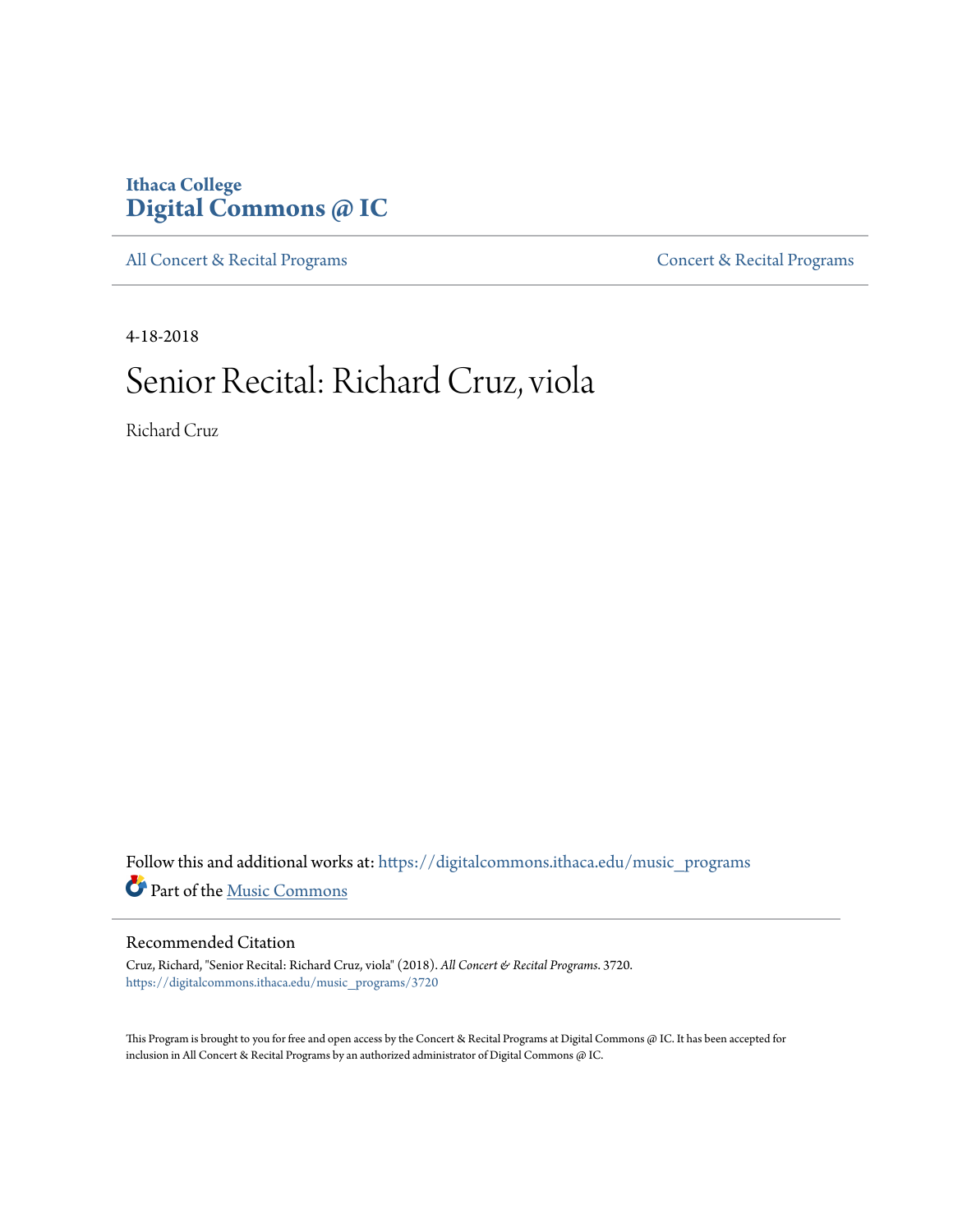## **Senior Recital:** Richard Cruz, viola

Mary-Ann Miller, piano Reuben Foley, violin Carter Kohler, viola Molly DeLorenzo, cello

Ford Hall Wednesday, April 18th, 2018 9:00 pm

**THES JUVANIEN CRITER FOR LIVEIG** 

**Thum**